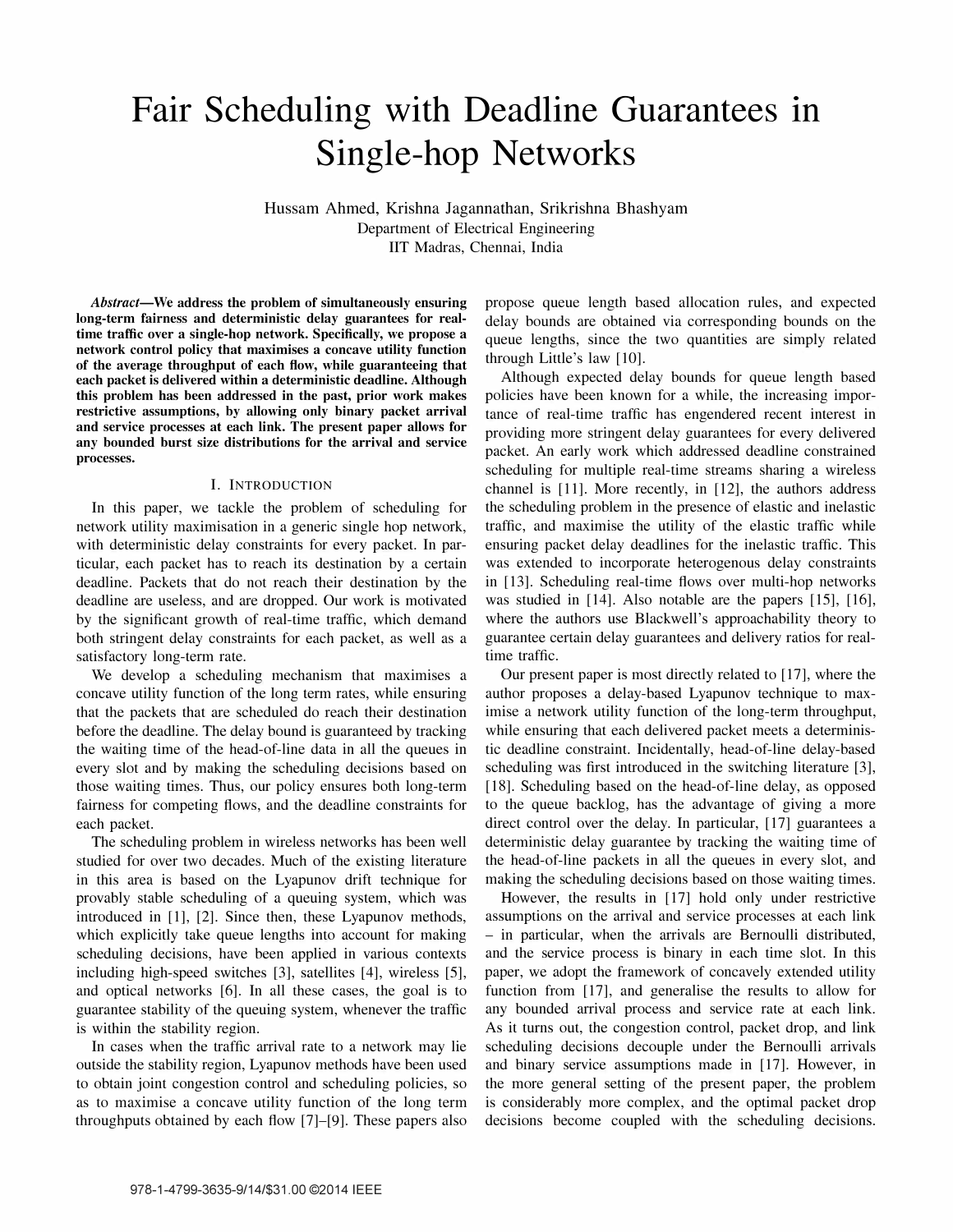Further, the general arrival and service processes necessitate more elaborate bounding of the Lyapunov drift, which we accomplish by identifying a stopping rule, and invoking Wald's equality and a second moment bound. In sum, we solve the network utility maximisation problem subject to a deadline constraint on each delivered packet, under fairly general arrival and service processes at each link

The remainder of this paper is organised as follows. Section II describes the network model and Section III defines the optimisation problem. Section IV derives bounds on the Lyapunov drift for general arrival and service processes. The optimal control policy is proposed in Section V, and its optimality properties are proven. Section VI concludes the paper.

## II. NETWORK MODEL

Consider a time slotted single-hop network with  $K$  links numbered as  $\{1, 2, \ldots, K\}$ . Data packets arrive randomly every slot and are put into separate queues for different links. Let  $A_i(t)$  be the amount of data arriving at queue i during slot  $t$ . The arrivals to the network are assumed to be i.i.d. over slots and independent over different queues. We assume that the amount of data that arrives to each queue in one slot is deterministically bounded above, i.e.,  $A_i(t) \leq A_{max}$  for all i and t. The special case of at most one packet arrival to each link per slot was considered in [17]. Let  $\underline{\lambda} = (\lambda_1, \lambda_2, \dots, \lambda_K)$  be the arrival rate vector, where  $\lambda_i = E\{A_i(t)\}\text{.}$  Let  $Q(t) = (Q_1(t), Q_2(t), \dots, Q_K(t))$  be the queue-length vector for the network at the beginning of slot  $t$ . The packets in the queue are marked with their integer arrival times which are then used to determine the waiting time in the system. The queue evolution is given by the following equation.

$$
Q_i(t+1) = \max\{Q_i(t) - \mu_i(t) - D_i(t), 0\} + A_i(t),
$$

where  $\mu_i(t)$  is the service given to queue i during slot t and  $D_i(t)$  is the amount of data dropped from the  $i^{th}$  queue during slot  $t$ . The link capacities are assumed to be time varying and are denoted by  $\underline{C}(t) = (C_1(t), C_2(t), \ldots, C_K(t))$  for the K links during slot  $t$ . We assume that the capacity of the link is upper bounded by  $C_{max}$ . In [17], each link can transmit at most one packet per slot. Let  $\underline{x}(t) = (x_1(t), x_2(t), \dots x_K(t))$ be the transmission rate vector during slot  $t$ . The service rate  $\mu_i(t)$  is given as follows.

$$
\mu_i(t) = x_i(t) \mathbb{1}_i(t),
$$

where  $1_i(t)$  is an indicator variable that takes 1 when the transmission through link  $i$  is successful. At each  $t$ , we assume that  $1_i(t)$  is known to the controller for each i.

For each queue i, define  $Y_i(t) = \lambda_i - D_i(t)$ . Let y be the time average expectation of  $Y_i(t)$ 

$$
\underline{y} = \underline{\lambda} - \lim_{t \to \infty} \frac{1}{t} \sum_{\tau=0}^{t} \mathbb{E} \{ \underline{D}(\tau) \}.
$$

The vector  $y$  is the difference between the rate of arrivals and the rate of packet drops, and hence it represents the throughtput vector provided the queues are stable.

## III. THE OPTIMISATION OBJECTIVE

As in [17], the goal is to propose a delay-based transmission scheme with data dropping that the solves the following problem:

$$
\max_{\underline{y}} \quad g(\underline{y}), \tag{1}
$$

subject to: 
$$
\underline{y} \in \Lambda,
$$

$$
0 \le y_i \le \lambda_i, \ \forall \ i,
$$

where  $g(y)$  is a continuous and concave utility function of the K-dimensional vector y, and  $\Lambda$  is the set of all long-term throughput vectors that the system can support. The function is assumed to be defined over the hyper-cube  $\mathcal{Y} = \{y \mid 0 \leq$  $y_i \leq A_{max} \forall i$ . We make the following additional assumption as in [17].

Assumption 1 : For each queue i, for any vectors y and  $\underline{w}$ such that  $y \in \mathcal{Y}$ ,  $\underline{w} \in \mathcal{Y}$  and  $y + \underline{w} \in \mathcal{Y}$  we have :

$$
g(\underline{y} + \underline{w}) \le g(\underline{y}) + \sum_{i=1}^{K} \nu_i w_i, \tag{2}
$$

where  $\nu_i \geq 0 \ \forall \ i$ . Note that (2) is true if, for each i, the  $i<sup>th</sup>$  right partial derivative of  $g()$  is upper bounded by a finite constant  $\nu_i$ .

Let  $g^*$  be the maximum value of the objective in the problem (1). Our aim is to find a policy which achieves a utility close to  $q^*$  and simultaneously guarantees a deterministic delay bound for the non dropped data.

## A. Concave Extension of Utility Function

Following [17], we define a concave extension of the utility function, which plays an important role in bounding the delay. Supposing that  $g(y)$  satisfies Assumption 1, we define  $\hat{g}(y)$ . over the extended hyper-cube  $\hat{y} = \{y \mid -A_{max} \leq y_i \leq \}$  $A_{max}$   $\forall i$  as a concave extension of  $g(y)$  given by,

$$
\hat{g}(\underline{y}) = g(\max\{\underline{y}, 0\}) + \sum_{i=1}^{K} \nu_i \min\{y_i, 0\},\
$$

where  $\max\{y, 0\} = (\max\{y_1, 0\}, \ldots, \max\{y_K, 0\}).$  Since  $(2)$  holds, we have the following inequality.

$$
\hat{g}(y) \le \hat{g}(y_i) + \nu_i(y_i + A_{max}),\tag{3}
$$

where  $\underline{y}_i$  is formed from  $\underline{y}$  by replacing  $y_i$  by  $-A_{max}$ .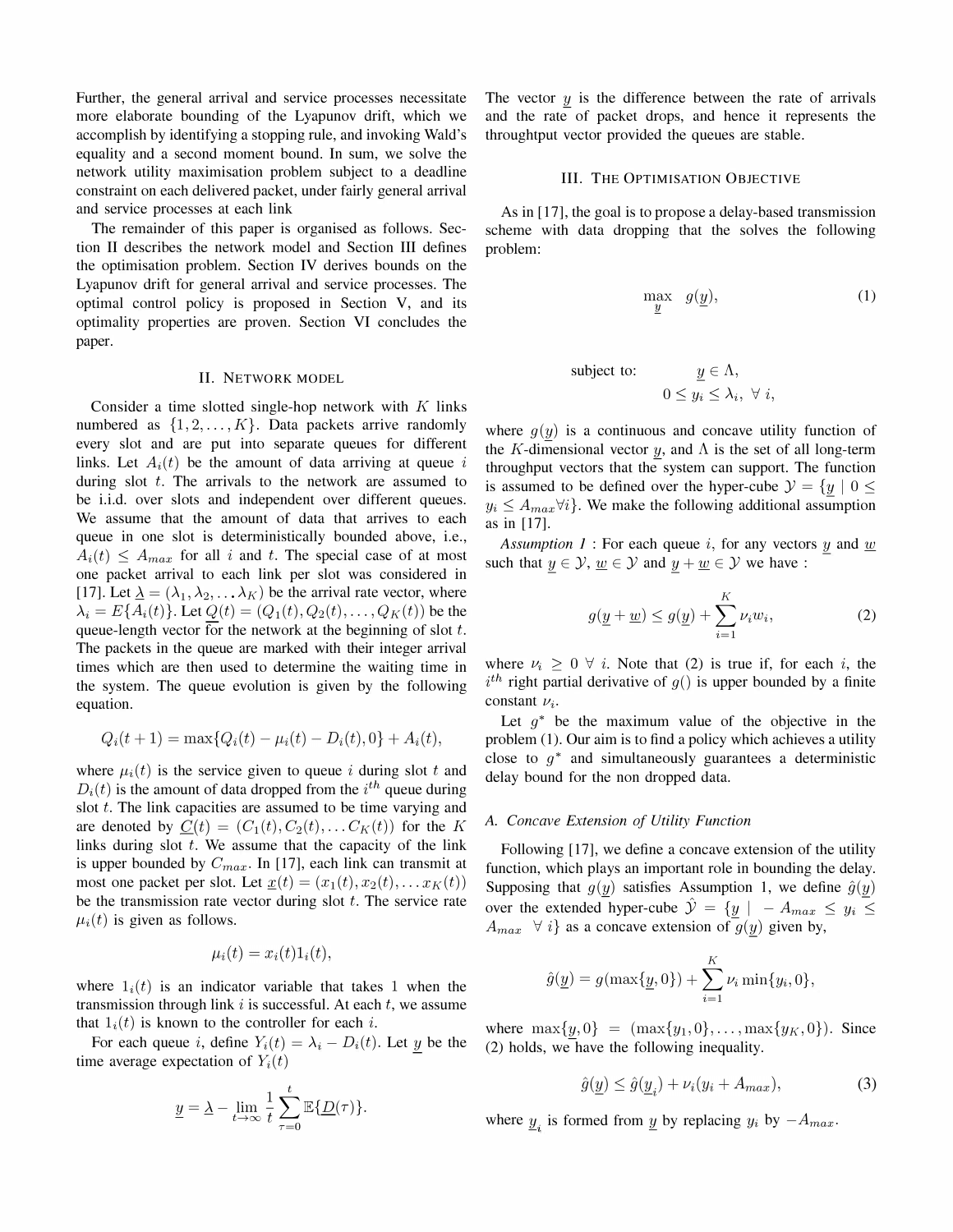#### B. Equivalent Problem with Virtual Queues

The optimisation problem (1) can be easily transformed to the following problem using an auxillary vector  $\phi(t)$ .

$$
\max_{\underline{\phi}, \underline{y}} \quad \hat{g}(\underline{\phi}), \tag{4}
$$

subject to:

$$
-A_{max} \le \phi_i \le A_{max}, \ \forall \ i,
$$
  

$$
\overline{\underline{Q}} < \infty,
$$

 $y_i \ge \phi_i \ \forall \ i,$ 

where  $Q$  and  $y$  are achievable on the network and  $Q$  $\limsup_{t\to\infty} \frac{1}{t} \sum_{\tau=0}^t \mathbb{E} {\{\underline{Q}(\tau)\}}.$ 

We solve the above problem by using the Lyapunov optimisation technique for stabilising a set of virtual queues  $Z(t) = (Z_1(t), Z_2(t), \ldots, Z_K(t))$  with the update equation as follows. For the  $i^{th}$  queue,

$$
Z_i(t+1) = \max\{Z_i(t) - \lambda_i + D_i(t) + \phi_i(t), 0\}.
$$
 (5)

Stabilising this virtual queues ensures that the first constraint in problem (4) is satisfied. Note that the virtual queue update equation needs the knowledge of the actual arrival rate vector  $\lambda$ . In order to incorporate the delay into the resource allocation policy, we define  $W_i(t)$  as the waiting time of the head-ofline data in the i<sup>th</sup> queue on slot t. Let  $W_i(t) = 0$  if the queue i is empty. Let  $N_i(t)$  be the amount of head-of-line data in the i<sup>th</sup> queue. Define  $1_{Q_i}(t)$  as an indicator variable that is 1 if  $Q_i(t) > 0$ , and is zero if the queue is empty. Define  $1_{D_i}(t)$  as an indicator random variable which takes a value 1 whenever  $D_i(t) > 0$  and zero otherwise. Let  $1_{A_i(t)}$ be an indicator variable which takes 1 if  $A_i(t) > 0$  and zero otherwise. Let  $1_{N_i}(t)$  be an indicator variable which takes a value 1 if  $N_i(t) \geq \mu_i(t)$  and zero otherwise. We observe that  $W_i(t)$  satisfies the following update equation.

$$
W_i(t+1) = (1 - 1_{Q_i}(t))1_{A_i(t)}
$$
  
+1<sub>Q\_i</sub>(t) max{ $W_i(t) + 1 - \rho_i(t), 0$ }, (6)

where  $\rho_i(t)$  represents the time after which the data at the head-of-line in the  $i^{th}$  queue at the end of slot t (after the service during slot  $t$ ) have arrived with respect to the arrival epoch of the head-of-Iine data in the beginning of the slot. We can express  $\rho_i(t)$  as follows.

$$
\rho_i(t) = \begin{cases}\n0, & 1_{D_i}(t) = 0 \& 1_{N_i}(t) = 1 \\
T_i(t), & 1_{D_i}(t) = 1 \& 1_{N_i}(t) = 1, \\
J_i(t), & 1_{N_i}(t) = 0\n\end{cases} \tag{7}
$$
\n
$$
= (1 - 1_{N_i}(t))J_i(t) + 1_{N_i}(t)1_{D_i}(t)T_i(t)
$$

where

$$
T_i(t) = \min\{\omega \, |A_i(t - W_i(t) + \omega) > 0, \omega > 0\},\
$$

and

$$
J_i(t) = \min\{\omega \mid \sum_{\tau=1}^{\omega} A_i(t - W_i(t) + \tau) > \mu_i(t) - N_i(t)\}.
$$
 (8)

The update equation of the waiting time of the head-of-line data given by (6) can be understood as follows: If the queue is empty, the value of  $W_i(t + 1)$  is 1 if and only if there is a new arrival in the current slot  $t$ . Alternatively if the queue is non empty,  $\mu_i(t)$  amount of data is served from the queue. Now if  $\mu_i(t)$  is less than the amount of head-of-line data in the queue (i.e.,  $1_{N_i}(t) = 1$ ), then the remaining packets are either dropped or retained in the queue. If the remaining packets are not dropped, then  $\rho_i(t) = 0$  in (7). Hence  $W_i(t + 1)$  is  $W_i(t) + 1$  in this case. If the remaining packets are dropped, then  $W_i(t + 1)$  becomes  $W_i(t) + 1 - T_i(t)$ , i.e., the packet which arrived  $T_i(t)$  slots after the current head-of-line paket will become the new head-of-line packet in the next slot. On the other hand, if  $1_{N_i}(t) = 0$ , i.e., the number of serviced packets is larger than the number of head-of-line packets, the data which arrived  $J_i(t)$  slots after the current head-of-line data will become the new head-of-line in the next slot which makes  $W_i(t + 1)$  to be  $W_i(t) + 1 - J_i(t)$ .

Without loss of generality, assume that  $\lambda_i > 0$  for all the queues. We obtain our delay-based scheduling policy using the Lyapunov optimisation framework in [7].

Define  $\Theta(t)$  =  $\left[\underline{Z}(t); \underline{W}(t); X(t); I(t)],\right]$ <br>here  $W(t)$  =  $(W_1(t), W_2(t), \dots W_K(t)),$ where  $W(t) = (W_1(t), W_2(t), \dots W_K(t)),$  $N(t) = (N_1(t), N_2(t), \ldots N_K(t)),$  and  $I(t)$  $(1_1(t), 1_2(t), \ldots 1_K(t))$ . We consider the following nonnegative Lyapunov function:

$$
L(\Theta(t)) = \frac{1}{2} \sum_{i=1}^{K} Z_i(t)^2 + \frac{1}{2} \sum_{i=1}^{K} k_i W_i(t)^2, \quad (9)
$$

where  $k_i = 1 - \mathbb{P}\{A_i(t) = 0\}$ . The conditional Lyapunov drift  $\Delta(\Theta(t))$  is defined as:

$$
\Delta(\Theta(t)) = \mathbb{E}\left\{L(\Theta(t+1)) - L(\Theta(t))|\Theta(t)\right\}.
$$

IV. BOUNDING THE DRIFT-MINUS-UTILITY

The drift-minus-utility expression is given by

$$
\zeta = \Delta(\Theta(t)) - V \mathbb{E}\{\hat{g}(\underline{\phi}(t))|\Theta(t)\},\tag{10}
$$

where  $V$  is a non-negative control parameter. We first obtain a bound on the drift-minus-utility and then minimise the bound to arrive at the policy.

First, we show that  $\mathbb{E}\left\{J_i(t)^2|\Theta(t)\right\}$  is finite in the following lemma.

**Lemma 1.** In every slot  $t$ , for any queue  $i$ :

$$
\mathbb{E}\{J_i(t)^2|\Theta(t)\} < \infty.
$$

*Proof:* Every slot t, conditioning on the service  $\mu_i(t)$ , the random variable  $J_i(t)$  can be viewed as a *stopping rule* which depends on i.i.d. arrivals into the queue  $i$ . Now we use [10, Lemma 1, Section 7.5] which asserts that  $J_i(t)$  has all its conditional moments to be finite. Hence we have,

$$
\mathbb{E}\{J_i(t)^2|\Theta(t),\mu_i(t)\}<\infty.
$$

Now by taking the expectation over  $\mu_i(t)$ , the lemma follows.

•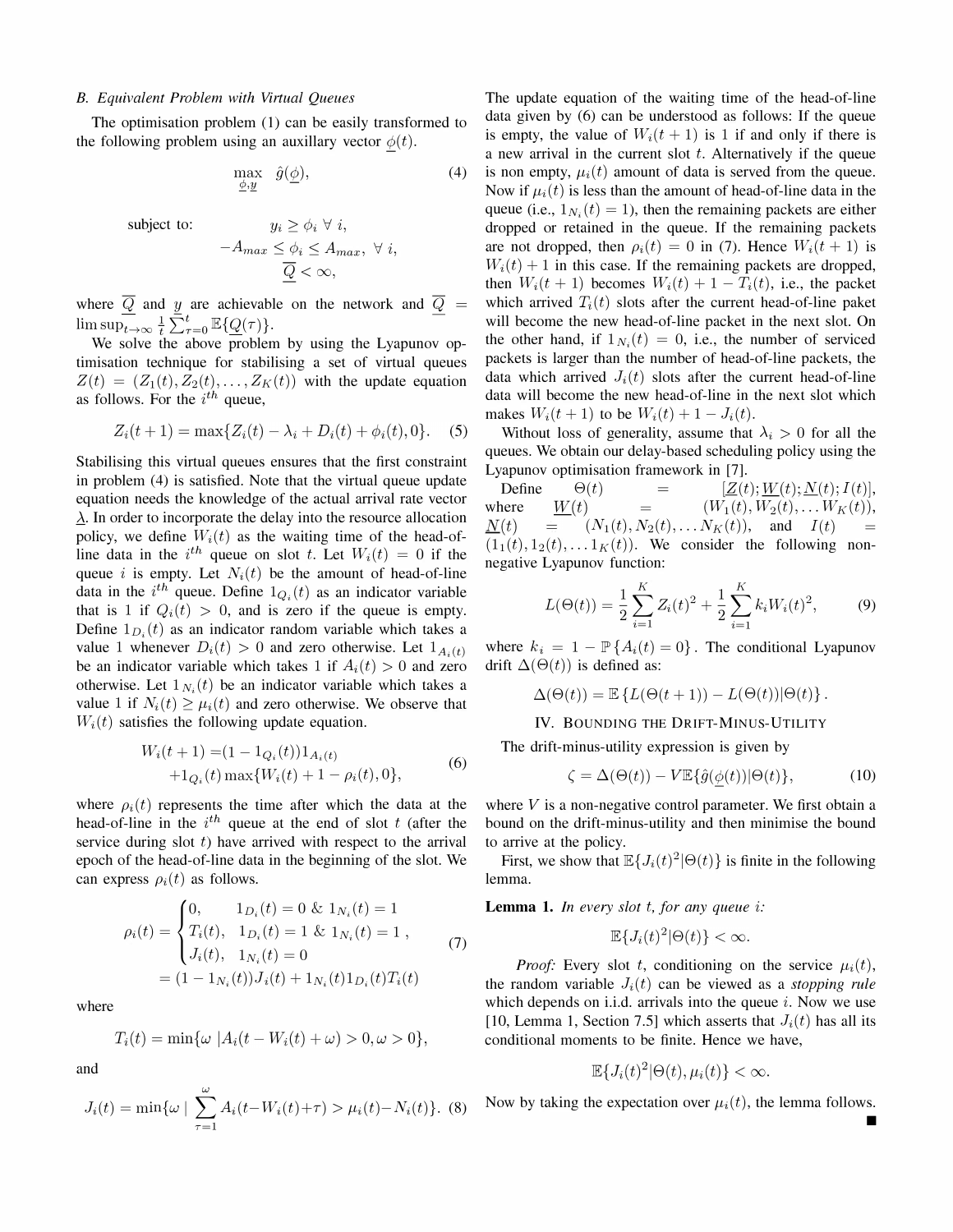Further, we have the following lemma relating  $\rho_i(t)$  and where  $\hat{B}_1$  is a finite positive constant. Using  $J_i(t)$ .

**Lemma 2.** In every slot  $t$ , for any queue  $i$ :

$$
\rho_i(t) \ge J_i(t) - 1. \tag{11}
$$

*Proof:* Note that  $J_i(t)$  becomes 1 whenever  $1_{N_i}(t) = 1$ . Hence, whenever  $1_{N_i}(t) = 1$ , irrespective of whether data are dropped or not,  $\rho_i(t) \geq J_i(t) - 1 = 0$ . Now if  $1_{N_i}(t) = 0$ , then  $\rho_i(t) = J_i(t) \geq J_i(t) - 1$ .

Now, we obtain bounds on the drift and drift-minus-utility.

Lemma 3. In every slot t, the Lyapunov drift satisfies:

$$
\Delta(\Theta(t)) \leq B_1 + \sum_{i=1}^K k_i W_i(t) + \sum_{i=1}^K \frac{k_i (1 - \mathbb{1}_{N_i}(t)) W_i(t) N_i(t)}{\lambda_i}
$$
  

$$
- \sum_{i=1}^K Z_i(t) \mathbb{E} \{ Y_i(t) - \phi_i(t) | \Theta(t) \}
$$
  

$$
- \sum_{i=1}^K \frac{k_i (1 - \mathbb{1}_{N_i}(t)) W_i(t) \mathbb{E} \{\mu_i(t) | \Theta(t) \}}{\lambda_i}
$$
  

$$
- \sum_{i=1}^K \mathbb{1}_{N_i}(t) W_i(t) \mathbb{E} \{\mathbb{1}_{D_i}(t) | \Theta(t) \}.
$$

where  $B_1$  is a finite positive constant.

Proof: We get the following inequality by squaring (5).

$$
Z_i(t+1)^2 \le Z_i(t)^2 + \phi_i(t)^2 + Y_i(t)^2
$$
  
- 2Z\_i(t)(Y\_i(t) - \phi\_i(t)) - 2Y\_i(t)\phi\_i(t)

Since the arrivals in any slot are bounded, the term  $Y_i(t)^2$  +  $\phi_i(t)^2 - 2Y_i(t)\phi_i(t)$  is bounded. Rearranging, summing over all the queues, and taking conditional expection, we get

$$
\mathbb{E}\left\{\sum_{i=1}^{K} (Z_i(t+1)^2 - Z_i(t)^2)|\Theta(t)\right\}
$$
\n
$$
\leq B'_1 - 2\sum_{i=1}^{K} \mathbb{E}\left\{Z_i(t)(Y_i(t) - \phi_i(t))|\Theta(t)\right\},
$$
\n(12)

where  $B_1$  is a finite positive constant. Now squaring (6), we get the following bound.

$$
W_i(t+1)^2 \le 1 + (W_i(t) + 1 - \rho_i(t))^2
$$
  
= 1 + W\_i(t)<sup>2</sup> + (1 - \rho\_i(t))<sup>2</sup> + 2W\_i(t)(1 - \rho\_i(t))

Using Lemmas 1 and 2, we can bound  $\mathbb{E}\{(1-\rho_i(t))^2|\Theta(t)\}\)$  by a finite positive constant. Rearranging, summing over all the queues, taking conditional expectation, and using Lemma 1, we get

$$
\mathbb{E}\{\sum_{i=1}^{K}k_i(W_i(t+1)^2 - W_i(t)^2)|\Theta(t)\}\
$$
  

$$
\leq \hat{B}_1 + 2\sum_{i=1}^{K}k_i\mathbb{E}\{W_i(t)(1-\rho_i(t))|\Theta(t)\},
$$

$$
\mathbb{E}\{\rho_i(t)|\Theta(t)\} = (1 - 1_{N_i}(t))\mathbb{E}\{J_i(t)|\Theta(t)\}+ 1_{N_i}(t)\mathbb{E}\{1_{D_i}(t)|\Theta(t)\}\mathbb{E}\{T_i(t)|\Theta(t)\},
$$
(13)

we get

$$
\mathbb{E}\left\{\sum_{i=1}^{K}k_{i}(W_{i}(t+1)^{2} - W_{i}(t)^{2})|\Theta(t)\right\}
$$
\n
$$
\leq \hat{B}_{1} + 2\sum_{i=1}^{K}k_{i}W_{i}(t) - 2\sum_{i=1}^{K}k_{i}(1 - 1_{N_{i}}(t))W_{i}(t)\mathbb{E}\left\{J_{i}(t)|\Theta(t)\right\}
$$
\n
$$
-2\sum_{i=1}^{K}k_{i}1_{N_{i}}(t)\mathbb{E}\left\{1_{D_{i}}(t)|\Theta(t)\right\}W_{i}(t)\mathbb{E}\left\{T_{i}(t)|\Theta(t)\right\}.\tag{14}
$$

In writing (13), we have used the fact that our decision to drop  $1_{D_i}(t)$  is independent of the inter-arrival time  $T_i(t)$ .

Next, from equations (12) and (14), we get

$$
\Delta(\Theta(t)) \leq B_1 + \sum_{i=1}^K k_i W_i(t) - \sum_{i=1}^K Z_i(t) \mathbb{E}\{Y_i(t) - \phi_i(t)|\Theta(t)\}\
$$

$$
- \sum_{i=1}^K k_i (1 - 1_{N_i}(t)) W_i(t) \mathbb{E}\{J_i(t)|\Theta(t)\}\
$$

$$
- \sum_{i=1}^K k_i 1_{N_i}(t) W_i(t) \mathbb{E}\{1_{D_i}(t)|\Theta(t)\} \mathbb{E}\{T_i(t)|\Theta(t)\}.
$$
(15)

In every slot t, conditioned on the service  $\mu_i(t)$ , the random variable  $J_i(t)$  can be viewed as a *stopping rule* which depends on the set of independent arrivals to the  $i<sup>th</sup>$  queue. Applying Wald's equality [10], we get

$$
\mathbb{E}\{A^{J_i(t)}|\mu_i(t),\Theta(t)\} = \lambda_i \mathbb{E}\{J_i(t)|\mu_i(t),\Theta(t)\}.
$$
 (16)

where  $A^{J_i(t)} = \sum_{\tau=1}^{J_i(t)} A_i(t-W_i(t)+\tau)$ . Clearly, by definition of  $J_i(t)$ ,  $A^{J_i(t)} > \mu_i(t) - N_i(t)$ . Thus,

$$
\mathbb{E}\{J_i(t)|\mu_i(t),\Theta(t)\} > \frac{\mu_i(t) - N_i(t)}{\lambda_i}.
$$
 (17)

Now taking expectation over  $\mu_i (t)$  we get,

$$
\mathbb{E}\{J_i(t)|\Theta(t)\} > \frac{\mathbb{E}\{\mu_i(t)|\Theta(t)\} - N_i(t)}{\lambda_i}.
$$
 (18)

Finally, note that  $T_i(t)$  which is an inter-arrival time, is geometrically distributed with success parameter  $k_i$ , so that

$$
\mathbb{E}\left[T_i(t)\left|\Theta(t)\right.\right] = 1/k_i.
$$
 (19)

Using  $(18)$  and  $(19)$  in  $(15)$ , the lemma follows.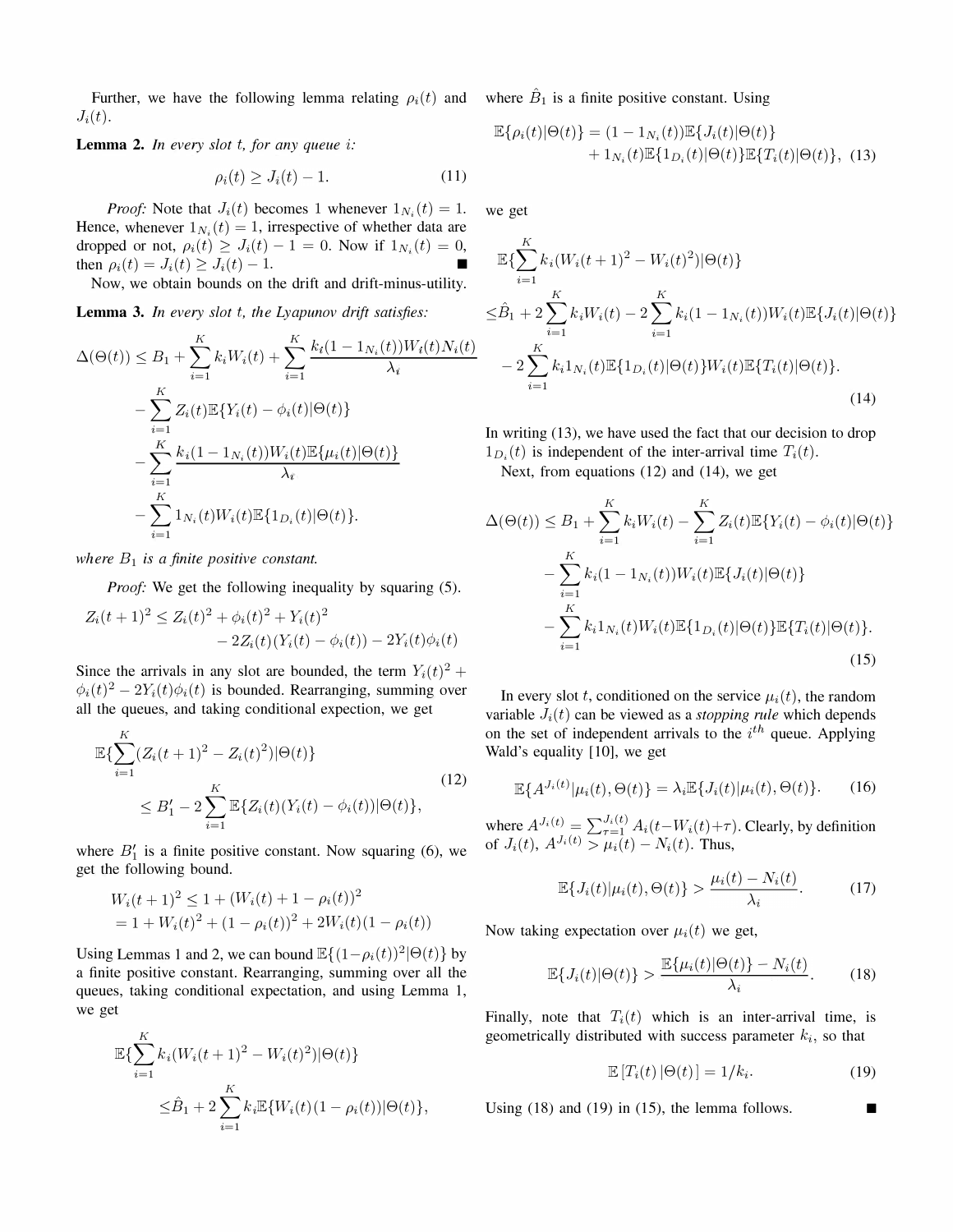**Lemma 4.** In every slot  $t$ , the drift-minus-utility satisfies:

$$
\zeta \leq B_1 + \sum_{i=1}^K k_i W_i(t) + \sum_{i=1}^K \frac{k_i (1 - 1_{N_i}(t)) W_i(t) N_i(t)}{\lambda_i}
$$
  
\n
$$
- \mathbb{E} \{ V \hat{g}(\underline{\phi}(t)) - \sum_{i=1}^K Z_i(t) \phi_i(t) | \Theta(t) \}
$$
  
\n
$$
- \sum_{i=1}^K Z_i(t) \mathbb{E} \{ Y_i(t) | \Theta(t) \}
$$
  
\n
$$
- \sum_{i=1}^K \frac{k_i (1 - 1_{N_i}(t)) W_i(t) \mathbb{E} \{ \mu_i(t) | \Theta(t) \}}{\lambda_i}
$$
  
\n
$$
- \sum_{i=1}^K 1_{N_i}(t) W_i(t) \mathbb{E} \{ 1_{D_i}(t) | \Theta(t) \},
$$

where  $B_2$  is a finite constant.

*Proof:* Using the bound for drift in Lemma 3 in  $(10)$ , we obtain the bound for drift-minus-utility. •

In the next section, we present our delay based scheduling policy that chooses the optimal  $\underline{x}(t)$ ,  $\phi(t)$ , and  $\underline{D}(t)$ .

#### V. PROPOSED RESOURCE ALLOCATION POLICY

We propose a control policy that minimises the upper bound in Lemma 4. Since the first three positive terms cannot be controlled, our policy essentially minimises the negative terms, which is equivalent to maximising

$$
\mathbb{E}\{V\hat{g}(\underline{\phi}(t)) - \sum_{i=1}^{K} Z_i(t)\phi_i(t)|\Theta(t)\} + \sum_{i=1}^{K} Z_i(t)\mathbb{E}\{Y_i(t)|\Theta(t)\} + \sum_{i=1}^{K} \frac{k_i(1 - 1_{N_i}(t))W_i(t)\mathbb{E}\{\mu_i(t)|\Theta(t)\}}{\lambda_i} + \sum_{i=1}^{K} 1_{N_i}(t)W_i(t)\mathbb{E}\{1_{D_i}(t)|\Theta(t)\}.
$$
 (20)

During slot t, the controller observes  $\Theta(t)$ , and implements the following policy.

1) Congestion control step:

Choose  $\phi(t)$  as the solution to the following problem:

$$
\max \quad V\hat{g}(\underline{\phi}(t)) - \sum_{i=1}^{K} Z_i(t)\phi_i(t) \tag{21}
$$

subject to  $-A_{max} \leq \phi_i(t) \leq A_{max}$ ,  $\forall i$ . 2) Transmission rate allocation:

Choose  $x^*(t)$  as in (23), where  $1_{N_i}(t) = 1$  if  $N_i(t) >$  $x_i(t)1_i(t)$ , and 0 otherwise, and  $1_{D_i}(t) = 1$  if  $1_{N_i}(t) =$ 1 and  $W_i(t) > Z_i(t) (N_i(t) - x_i(t)1_i(t))$ , and 0 otherwise.

3) Dropping decision:

If  $N_i(t)$  >  $x_i^*(t)1_i(t)$  and  $Z_i(t)$   $(N_i(t) - x_i^*(t)1_i(t))$ , drop the packets at link i, for each  $i = 1, \ldots, K$ .  $W_i(t) \geq$ head-of-line

#### A. Minimising the drift-minus-utility bound

Theorem 1. The delay based resource allocation policy given above maximises the expression in (20).

*Proof:* Notice that  $\phi_i(t)$  appears only in the first expectation term in (20). Therefore, they can be optimally chosen by maximising the following quantity for a given  $\Theta(t)$ :

$$
V\hat{g}(\underline{\phi}(t)) - \sum_{i=1}^K Z_i(t)\phi_i(t)
$$

subject to  $-A_{max} \leq \phi_i(t) \leq A_{max}$  for all queues *i*. This gives the congestion control step of the policy.

Next, we have to maximise the following quantity by optimally choosing the transmission vector  $\mathbf{x}(t)$  and the packet drop vector  $D(t)$ :

$$
-\sum_{i=1}^{K} Z_i(t) \mathbb{E} \{D_i(t) | \Theta(t)\}\n+ \sum_{i=1}^{K} \frac{k_i (1 - 1_{N_i}(t)) W_i(t) \mathbb{E} \{\mu_i(t) | \Theta(t)\}}{\lambda_i} + \sum_{i=1}^{K} 1_{N_i}(t) W_i(t) \mathbb{E} \{1_{D_i}(t) | \Theta(t)\}.
$$
 (22)

In writing the above, we have used  $Y_i(t) = \lambda_i - D_i(t)$ .

Now, let us fix some  $\underline{x}(t)$ , and decide the corresponding  $\underline{D}(t)$ . Since the channel state at slot t is known,  $\mu_i (t)$  =  $x_i(t) 1_i(t)$  is also known for this fixed  $\underline{x}(t)$ . This allows us to calculate  $1_{N_i}(t)$  also. Observe next that when  $1_{N_i}(t) = 0$ , (i.e., when  $\mu_i (t) \geq N_i (t)$ ), only the first two tems in (22) are non-zero. Thus,  $D_i(t) = 0$  is optimal. In other words, if all head-of-line packets can be served during the slot, it is optimal to not drop any packets.

Next, when  $1_{N_i}(t) = 1$ , the second term in (22) is zero. Therefore, we need to maximise

 $\overline{K}$ 

$$
\sum_{i=1}^{K} W_i(t) \mathbb{E} \{1_{D_i}(t) | \Theta(t)\} - Z_i(t) \mathbb{E} \{D_i(t) | \Theta(t)\}.
$$

If we decide not to drop for some  $i$ , we see that the corresponding term in the above expression is zero. Thus, it makes sense to drop the remaining  $N_i(t) - \mu_i(t)$  headof-line packets, only if  $W_i(t) > Z_i(t) (N_i(t) - \mu_i(t))$ . To summarise, for a fixed  $x(t)$  and each  $i = 1, \ldots, K$ , we drop all  $N_i (t) - \mu_i (t)$  head-of-line packets, if and only if  $1_{N_i} (t) = 1$ and  $W_i(t) > Z_i(t) (N_i(t) - \mu_i(t))$ . This determines the optimal drop policy for a given  $\underline{x}(t)$ .

The optimal  $x^*(t)$  is now found by back-substituting the drop policy in (22), and maximising over all feasible  $x(t)$ . That is,

$$
\underline{x}^*(t) = \arg \max_{\underline{x}(t)} \sum_{i=1}^K \Big[ \frac{k_i}{\lambda_i} (1 - 1_{N_i}(t)) W_i(t) x_i(t) 1_i(t) + 1_{N_i}(t) W_i(t) 1_{D_i}(t) - Z_i(t) 1_{D_i}(t) (N_i(t) - x_i(t) 1_i(t)) \Big].
$$
\n(23)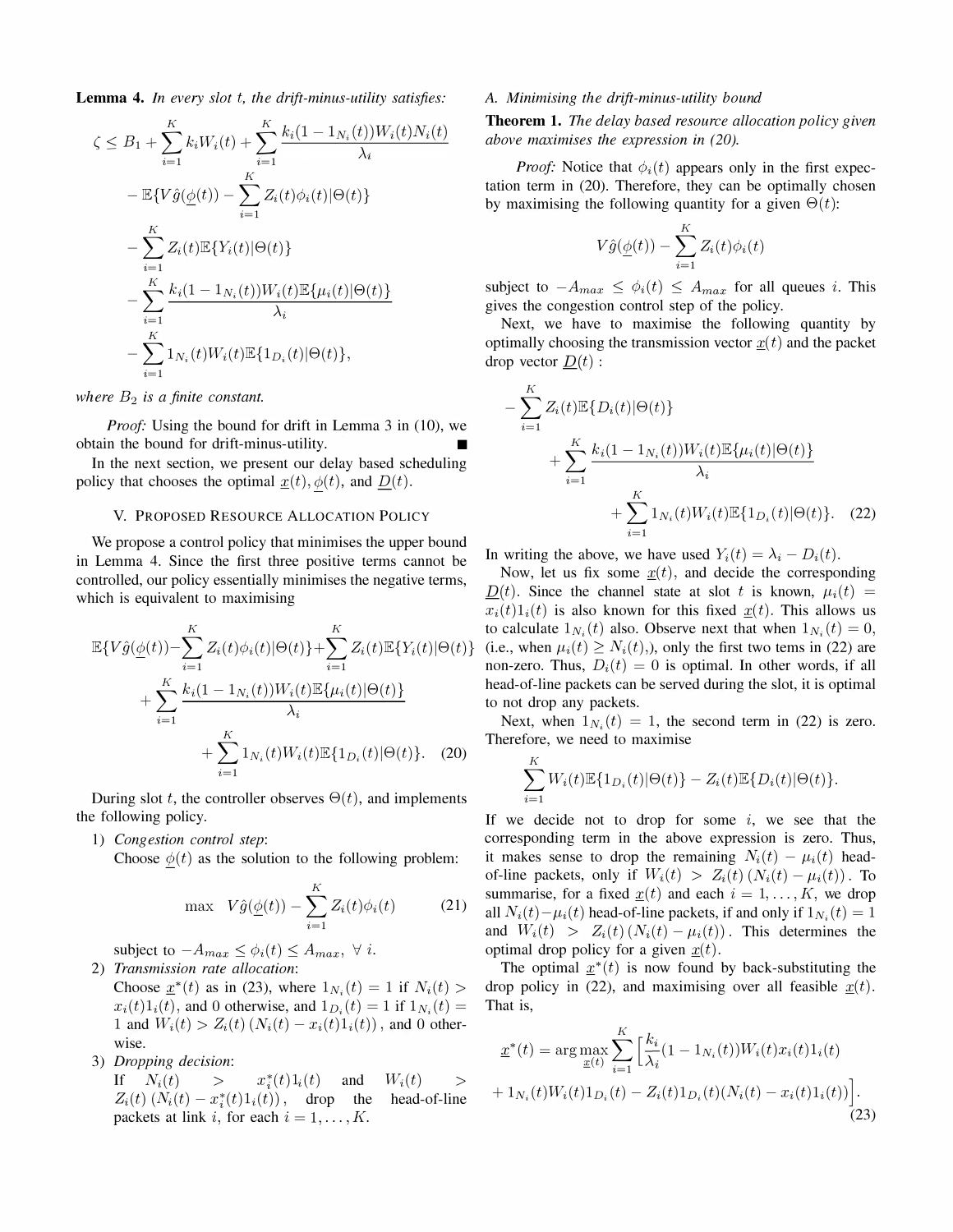Finally, the overall optimal drop decision  $D^*(t)$  is the optimal drop decision corresponding to  $x^*(t)$ .

At this point, we pause briefly to compare with the drop decision in [17], where due to i.i.d. Bernoulli arrivals and ON/OFF channels,  $\mathbb{E}\lbrace 1_{D_i}(t)|\Theta(t)\rbrace = \mathbb{E}\lbrace D_i(t)|\Theta(t)\rbrace$ . Therefore the drop decision in [17] is based on comparing  $W_i(t)$ with  $Z_i(t)$ , which is what our policy simplifies to, for the special case of Bernoulli arrivals and ON/OFF channels.

## B. Delay bound

The following lemma is useful to prove that the delay is deterministically bounded.

**Lemma 5.** If  $Z_i(t) > V \nu_i$  for a particular slot and queue i, then the congestion control step in the above policy chooses  $\phi_i(t) = -A_{max}$  for that slot.

*Proof:* The proof is similar to  $[17,$  Lemma 3]. By  $(3)$ , we know that for any vector  $\phi(t)$  such that  $-A_{max} \leq \phi_i(t) \leq$  $A_{max}$ 

$$
V\hat{g}(\underline{\phi}(t)) - \sum_{m=1}^{K} Z_m(t)\phi_m(t)
$$
  
\n
$$
\leq V\hat{g}(\underline{\phi}_i(t)) + V\nu_i(\phi_i(t) + A_{max}) - \sum_{m=1}^{K} Z_m(t)\phi_m(t)
$$

Because  $V\nu_i \leq Z_i(t)$ , the upper bound is maximised at  $\phi_i(t) = -A_{max}$  and equality holds if and only if  $\phi_i(t) =$  $-A_{max}$ .

Theorem 2. The proposed resource allocation policy ensures a deterministic bound on both the virtual queue size and the delay of the head-of-line data in every queue in every slot. More precisely, for any queue *i*,

$$
Z_i(t) \leq \lceil V\nu_i \rceil + 2A_{max} \text{ and } W_i(t) \leq A_{max}(\lceil V\nu_i \rceil + 2A_{max}).
$$
\n(24)

*Proof:* Consider the  $i^{th}$  queue. At  $t = 0$ , when the queues are empty, clearly,  $Z_i(0) \leq [Vv_i] + 2A_{max}$  and  $W_i(0) \leq$  $A_{max}([Vv_i] + 2A_{max})$ . Hence the theorem holds for  $t = 0$ . We use this as the basis for the following proof by induction. We assume that  $(24)$  holds for given t.

From (5) we have,

$$
Z_i(t + 1) \le Z_i(t) + D_i(t) + \phi_i(t) \le Z_i(t) + 2A_{max}.
$$

If  $Z_i(t) \leq [V\nu_i]$ , then  $Z_i(t + 1) \leq [V\nu_i] + 2A_{max}$ . Now if  $Z_i(t) > [Vv_i], \phi_i(t) = -A_{max}$  (by Lemma 5),  $D_i(t) \le$  $A_{max}$ , and hence  $Z_i(t + 1) \leq Z_i(t) \leq [V\nu_i] + 2A_{max}$ . Therefore, by induction,  $Z_i(t)$  is bounded above as in (24).

Similarly, from (6), we have

$$
W_i(t+1) \le W_i(t) + 1.
$$

If  $W_i(t) \leq A_{max}([V\nu_i] + 2A_{max}) - 1$ , then  $W_i(t + 1) \leq$  $A_{max}([Vv_i] + 2A_{max})$ . Now if  $W_i(t) > A_{max}([Vv_i] +$  $2A_{max}$ ) – 1, then  $W_i(t) = A_{max}([V\nu_i] + 2A_{max})$ , which makes  $W_i(t) \geq Z_i(t)A_{max} \geq Z_i(t)(N_i(t) - x_i(t)1_i(t)).$ Therefore, the head-of-line data will be completely drained off (either by successful transmission or by dropping). Therefore,  $W_i (t + 1) \leq W_i (t) \leq A_{max} (\lceil V \nu_i \rceil + 2A_{max})$ . By induction, the theorem holds for all  $t$ .

# C. Utility gap

Theorem 3. The proposed resource allocation policy ensures the delay of all non-dropped data to be less than or equal to  $D$  slots, with total throughput-utility that differs by  $\mathcal{O}(1/D)$ .

Proof: Theorem 2 shows that the delay of any successfully transmitted packet in the  $i<sup>th</sup>$  queue is bounded by  $A_{max}([Vv_i] + 2A_{max})$  slots. Hence, by choosing V such that  $D = A_{max}([V \nu_{max}] + 2A_{max})$ , where  $\nu_{max} = \max_i \nu_i$ , the delay of any successfully transmitted packet can be deterministically bounded by D slots.

The loss in utility can be shown to be  $\mathcal{O}(1/D)$  following the proof in [17, Theorem 1] using the following observations: (1) the proposed policy minimises the bound on drift-minus-utility as required, and (2) the virtual queue is also deterministically bounded. •

#### VI. CONCLUDING REMARKS

We addressed the problem of maximising a concave utility function of long term throughput, subject to deterministic delay guarantees on each dellivered packet. Extending prior work, we allow for any bounded burst distributions for packet arrivals as well as service processes at each link. Introducing non-binary arrival and service processes made the problem considerably harder, and necessitated more careful bounding of the Lyapunov drift.

#### ACKNOWLEDGEMENTS

This work was supported in part by the Department of Science and Technology, Government of India. The second author gratefully acknowledges the IU-ATC project, jointly funded by the Department of Science and Technology, Government of India, and the UK EPSRC Digital Economy programme.

#### **REFERENCES**

- [1] L. Tassiulas and A. Ephremides, "Dynamic server allocation to parallel queues with randomly varying connectivity," Information Theory, IEEE Transactions on, vol. 39, no. 2, pp. 466 -478, mar 1993.
- [2] -- , "Stability properties of constrained queueing systems and scheduling policies for maximum throughput in multihop radio networks," Automatic Control, IEEE Transactions on, vol. 37, no. 12, pp. 1936 -1948, dec 1992.
- [3] N. McKeown, A. Mekkittikul, V. Anantharam, and J. Walrand, "Achieving 100% throughput in an input-queued switch," IEEE Transactions on Communications, vol. 47, no. 8, pp. 1260-1267, 1999.
- [4] M. Neely, E. Modiano, and C. Rohrs, "Power and server allocation in a multi-beam satellite with time varying channels," in IEEE INFOCOM, vol. 3,2002.
- [5] --, "Dynamic power allocation and routing for time varying wireless networks," in IEEE INFOCOM, vol. 1, 2003.
- [6] A. Brzezinski and E. Modiano, "Dynamic reconfiguration and routing algorithms for IP-over-WDM networks with stochastic traffic," Journal of Lightwave Technology, vol. 23, no. 10, p. 3188, 2005.
- [7] L. Georgiadis, M. Neely, and L. Tassiulas, Resource allocation and cross-layer control in wireless networks. Now Pub, 2006.
- [8] X. Lin and N. B. Shroff, "Joint rate control and scheduling in multihop wireless networks," in Decision and Control, 2004. CDC. 43rd IEEE Conference on, vol. 2. IEEE, 2004, pp. 1484-1489.